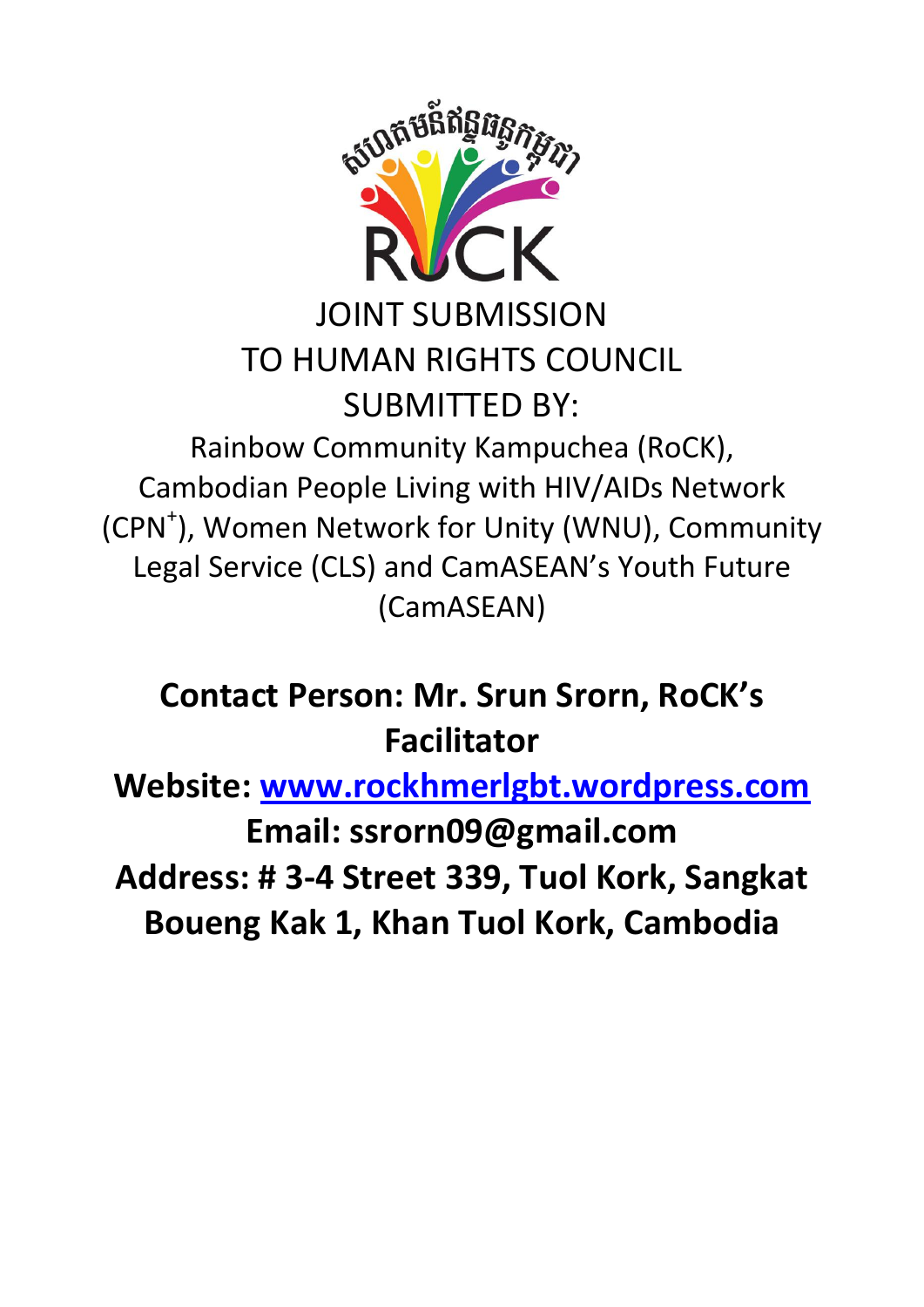# LGBT Joint Submission to the Universal Periodic Review of the United Nations Human Rights Council

### **1. Background:**

Discrimination, Exclusion and Stigma have major impacts on lives of people who are openly lesbian, gay, bi-sexual and transgender (LGBT); the traditional safety net—the family, becomes an oppressor so LGBT turn to friends more often for support during critical shocks.

Male to Female Transgender in appearance (and behavior) seem more likely to be discriminated compared to lesbians and gays, and report higher rates of exclusion from schooling, education, certain types of jobs, being subject to police harassment and arbitrary arrest and detention and association with having HIV. They are frequently pre-judged as "criminals", "gang members", "thieves" or "drug users".

Social Exclusion on the basis of gender identity and sexual orientation (SOGI) is complex and may not be readily acknowledged by authorities. Other factors that can influence exclusion are poverty, illiteracy, lack of awareness about social protection mechanisms and how these can be accessed, some religious practices, cultural norms about males and females, husbands and wives, and families, and type of occupation (such as sex work); however SOGI-based exclusion appears to be a major cross-cutting feature that cannot be disregarded. Many LGBT are mobile and even while living together with a partner in a stable relationship, they are not officially and legally recognized as partners, a husband-wife team, a couple, or as a family.

In addition, Rape and violence of female and transgender entertainment and sex workers in Phnom Penh is clearly driven by stigma and social prejudices against.<sup>1</sup> While this goes some way to explain alarming incidence of rape, sexual violence and harassment of sex workers, it also extends to LGBT and sex workers' ability to access health services and their interactions with health care practitioners.

## **2. Introduction**

While special vulnerable groups have been described in the National Social Protection Strategy (NSPS) 2011-2015, it is likely that persons who do not conform to usual gender norms (such as effeminate, homosexual males, masculine females, transgender persons, etc.) are subject to various forms of exclusion, stigma and discrimination, which in turn exacerbate poverty and vulnerability. The expression of gender identity is an innate characteristic cutting across all categories, and exclusion on the basis of gender identity can seriously affect human capital development and potential.

For example, children who are born and raised as male but who might behave as females, are subject to teasing and ridicule at home and in school, and may drop out earlier. Females who are lesbian are subject to rape and violence and forced marriages. A transgender, who is HIV positive, is even subject to more stigma than HIV positive people who are not transgendered in their

l  $<sup>1</sup>$  See Jenkins, above n 19.</sup>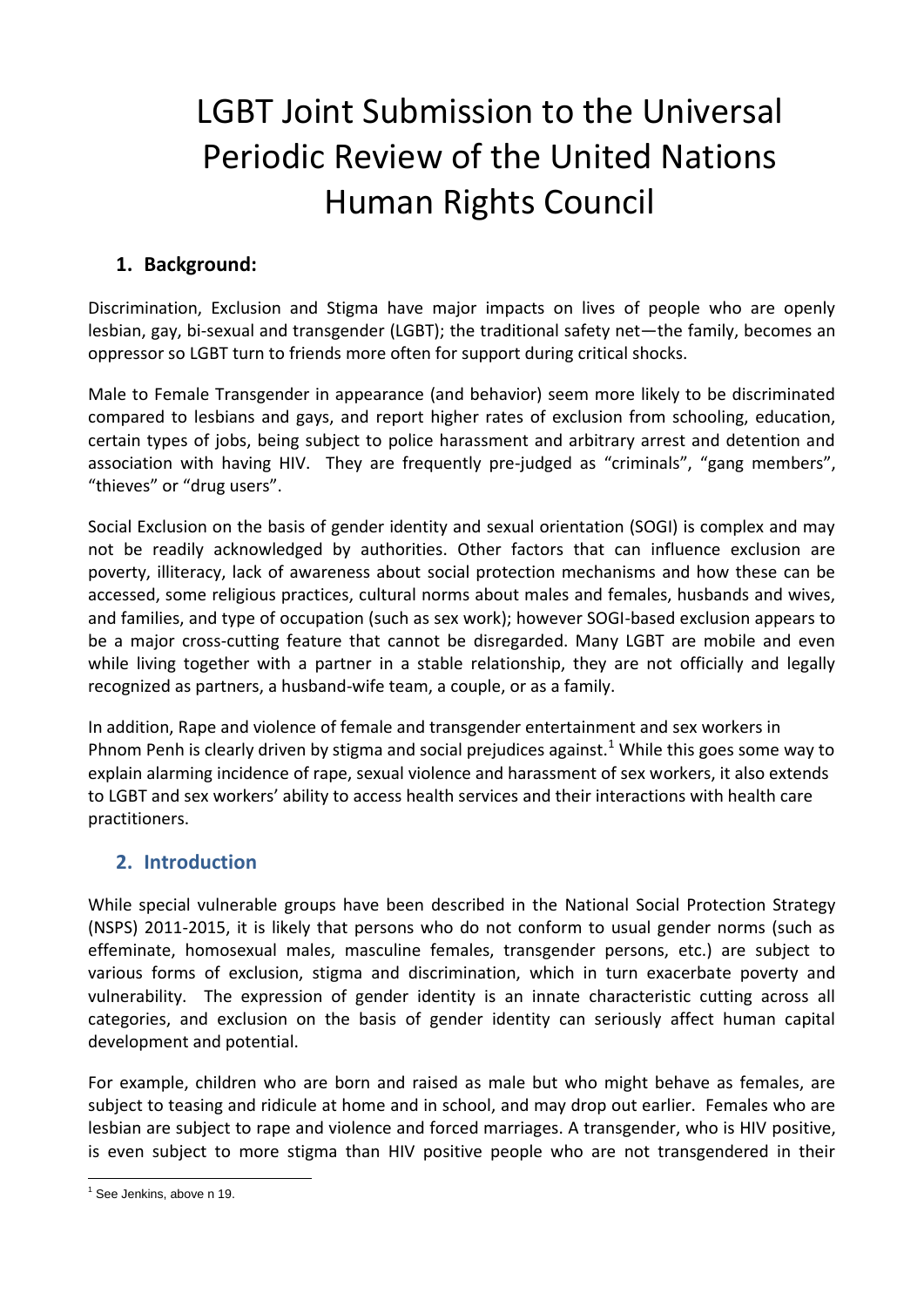appearance and expression. Transgender people also do not seem to be included in programs that specify sex of beneficiaries as either "male" or "female". Thus the obvert expression of gender characteristics that are opposite to the sex or gender assigned at birth tends to be a major source of exclusion and discrimination.

While Cambodia is classified as a "Neutral" <sup>2</sup>country in terms of its written policies on sexual diversity, findings from several reports<sup>3</sup> indicate that there is a significant degree of stigma and discrimination on Cambodians who may be gay, lesbian or transgendered. LGBT report being verbally abused, beaten up, and excluded from school activities, family gatherings, and work opportunities. This rejection and exclusion leads to people leaving schools, families and hometowns at a relatively young age, thus eliminating a valuable source of social support: family and relatives. The lack of education and suitable work opportunities, coupled with discriminatory attitudes of family, teachers, local leaders and law enforcers limits options for employment.

In some health care settings in Cambodia, Gays, MSM and Transgender have experienced varying degrees of stigma and exclusion from health care professionals and other clinic staff. While health authorities maintain that the discrimination comes from within the group itself (i.e., *"the health providers do not discriminate, but they (MSM and Transgender) exclude themselves from the health services"*), it may not be apparent to the authorities that this is in part due to certain attitudes in providers, which can only be felt by clients. Since the past experiences of these groups are one of exclusion and discrimination, it may be difficult to expect anything else. Thus, LGBT persons prefer to lie or hide about their sexuality, a phenomenon that non-LGBT persons have generally little, if any, understanding of.

**Gender Identity** is more complicated. The definition used is adapted from the landmark document, the Yogyakarta Principles (2007), which outlines the application of international human rights law in relation to sexual orientation and gender identity. In the Yogyakarta principles<sup>4</sup>, **Gender Identity** is **understood** to refer to each person's deeply felt internal and individual experience of gender, which may or may not correspond to the sex assigned at birth, including the personal sense of the body (which may involve, if freely chosen, modification of bodily appearance or function by medical, surgical or other means) and other expressions of gender, including dress, speech and mannerisms. **Sexual Orientation** is **understood** to refer to each person's capacity for profound emotional, affection and sexual attraction to, and intimate and sexual relations with, individuals of a different gender, or the same gender or more than one gender.

There were two ways of categorization: the primary one was by self**-identification**, where the respondent said, "I am: (gay, lesbian, *kteuy*, MSM, LG, LB, LT, *Sim Pi, Sim Bi, bros slan boros, srey sros*, *MSM long hair, MSM short hair*, etc.)". **Lesbians** were identified as women who preferred to have emotional, affectionate and sexual attraction primarily to other women. **Gays (male)** were understood to be men who preferred to have emotional, sexual, and affectionate attraction to other men or to others "like themselves". The **Male transgender** was understood to be someone who may have been born or raised a male, but who felt that they had been born into the wrong

 2 Cambodian laws and the constitution does not prohibit homosexuality, neither is it recognized, condoned or punished. (Caceres et al)

<sup>&</sup>lt;sup>3</sup> These reports include the following: Coming Out in the Kingdom: Lesbian, Gay, Bisexual and Transgender people in Cambodia (CCHR, December 2010) and the Report card on HIV Prevention for MSM and Transgender persons in Cambodia (RHAC, September 2011)

<sup>4</sup> The **Yogyakarta Principles on the Application of International Human Rights Law in Relation to Sexual orientation and Gender Identity** were developed by a distinguished group of human rights experts from 25 countries. The aim was to develop a set of international legal principles on the application of international law to human rights violations based on sexual orientation and gender identity to bring greater clarity and coherence to States' human rights obligations. The principles were adopted following the expert's meeting at Gadjah Mada University in Yogyakarta, Indonesia from 6 to 9 November 2006.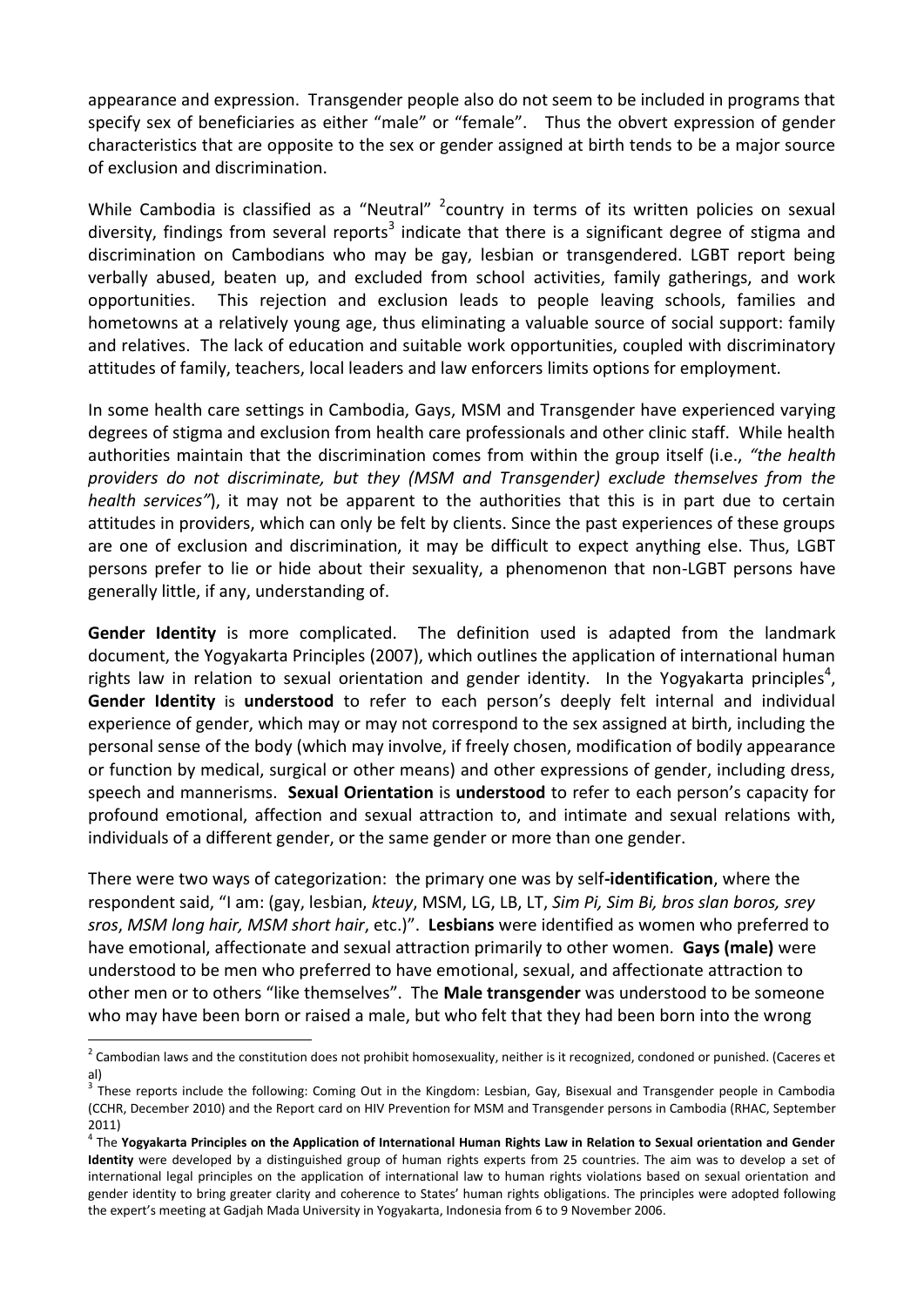body, and felt and acted like women, and preferring emotional and sexual relations primarily with men. One of the helpful questions to ask in this regard, was *"Who (or what type of person) do you love? Please describe this person"*. The researchers did not specifically ask about **"Bisexuality",**  which is the capacity to form intimate physical, emotional and sexual relations with persons of similar, or different, sex than your own. However, in the survey, several people referred to themselves as *"Sim-pi"*, literally, "two SIM cards" and indicating that they were attracted to, and had sex with, people of both sexes. For purposes of consistency the acronym "LGBT" is used since this is globally recognized.

"A few of transgender were waiting for client along the street near Watphnom, one among those has been arrested by polices. During arresting, one police (nick name of 33) has beaten her on face made her nose bleeding. One day after she got releases from social affairs department she got support to file complain against that police at the police post. During case report she got verbal threaten by other police that he will sued her back about deformation case as she report about his name who were beaten but he did not act against her at all. After that she was very afraid and said sorry, signed on complain letter that she agreed to withhold the case."

Arrests have been associated with reports of rape and assaults by police and guards at detention centers and bribes. Police behaviour in respect of gender based violence Phnom Penh has been reported internationally.<sup>5</sup> Convictions of police in respect of gender based violence are rare and non-existent in respect of assaults on sex workers. People, particularly those living with HIV, cannot maintain either physical or psychological health if they are subject to, or in fear of, violence and detention. Not only have a significant number of rapes in detention been reported but a defining feature of these attacks is that sex workers are raped by multiple men at the same time.<sup>6</sup>

The Cambodian National AIDS Authority and UNAIDS, among others, have expressed concern that enforcement of the LTSE is undermining HIV prevention efforts.7 This includes (but is not limited to) condoms being banned from sex venues and sex workers avoiding carrying them in public for fear of arrest. It has also meant that the sex industry has shifted to places that are more hidden and therefore more dangerous or more protected from authorities, which usually means more exploitative.8

Many women and girls are victims of exploitation and trafficking which gives rise to a range of potential claims for compensation and costs and prosecutions. According to WNU information about legal rights, particularly of migrants, is very poor across all sections of the entertainment and sex industries in Phnom Penh. All genders are vulnerable to 'gangsters' and exploitative employers, landlords and agents. MSM and transgenders have specific issues, often linked to violence and access to HIV or drug treatment. Legitimate law enforcement to locate abused children or adults held against their will is hampered by the hidden and dispersed nature of the entertainment industry in Phnom Penh.

#### **3. Impact of Exclusion, Discrimination and Gender base violent**

<sup>8</sup> Ibid.

 $\overline{a}$ 

<sup>&</sup>lt;sup>5</sup> Robert Carmichael, 'Cambodia Cracks Down on the Sex Industry'

 $^6$  Jenkins, above n 19, 5.

<sup>7</sup> Cacha, 2008 and UNAIDS 2008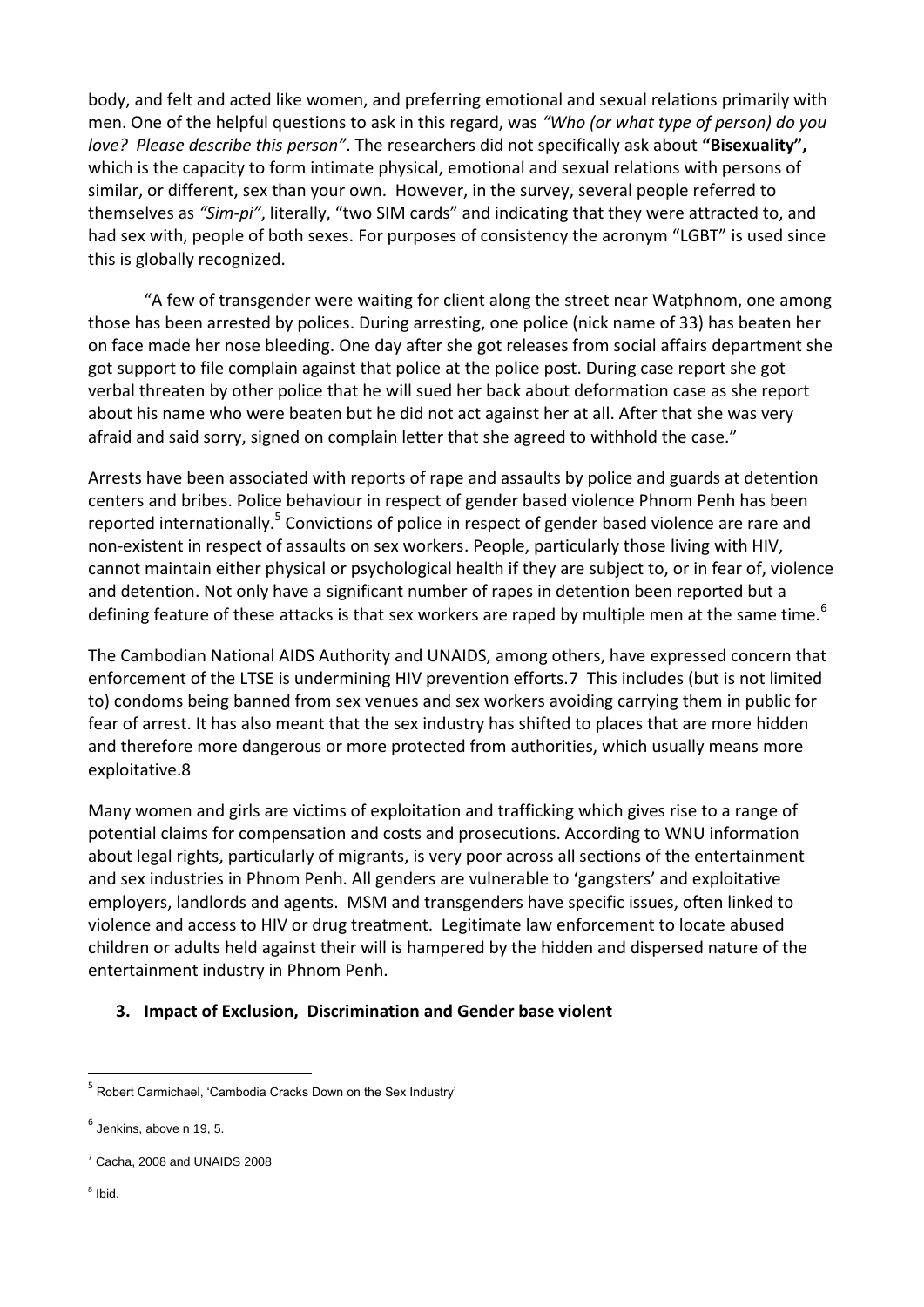It is clear that the exclusion and discrimination have major impacts on the lives of lesbian, gay and transgender and sex workers in Cambodia. This has resulted in the following:

- Dropping out of school earlier, leaving Home and Family/ Kick out of the house
- Unable to find regular jobs, have less options than others and some are fired from jobs after identifying
- Being Ignored in the community, isolated, depression, sadness and lonely
- Unable to access various services and Unaware of what they are entitled to
- **Mobility, Move to other areas or other countries, (such as the city and urban areas)**
- Lack of family and Social support
- Rejected from Religion (Esp. Muslim and some Christian Fundamentalist sects)<sup>9</sup>
- Decide to follow their parents to marry opposite sex and then divorce
- Cannot be easy to find the real partners
- $\blacksquare$  thief/robber/street people/
- Suffer from HIV/AIDs/Drug user as no specific LGBT health services
- Be forced to tell lies about yourself or partners
- Being sex workers
- Rape and violence by police, clients and men pretending to be clients
- Motivating and supporting sex workers to report crimes against them
- $\blacksquare$  The belief that sex workers are an illegal class of persons
- Gender based violence and Domestic violence
- Self-harm and commit suicide

**In the end, Exclusion leads to a loss of valuable human capital, and therefore the potential to contribute to village, commune and national life is decreased. Some will turn to negative coping strategies in order to survive (such as leaving home and school; or joining gangs and engaging in illegal activities like stealing, drug selling, etc.), while others may sell sex, use alcohol and drugs. These coping strategies also have their own effects and impacts on the individual, community and society.**

### **4. Conclusions**

Various forms of social exclusion are experienced by LGBT in Cambodia. This can range from being ignored, not being allowed to be "who I am" or to express themselves, not being included or

l <sup>9</sup> According to the FGD with Muslim gay men and one interview with transgender who used to follow Christianity; gay and transgender Muslim youth felt the impact of being doubly discriminated because of their religion as well as their sexual and gender identities.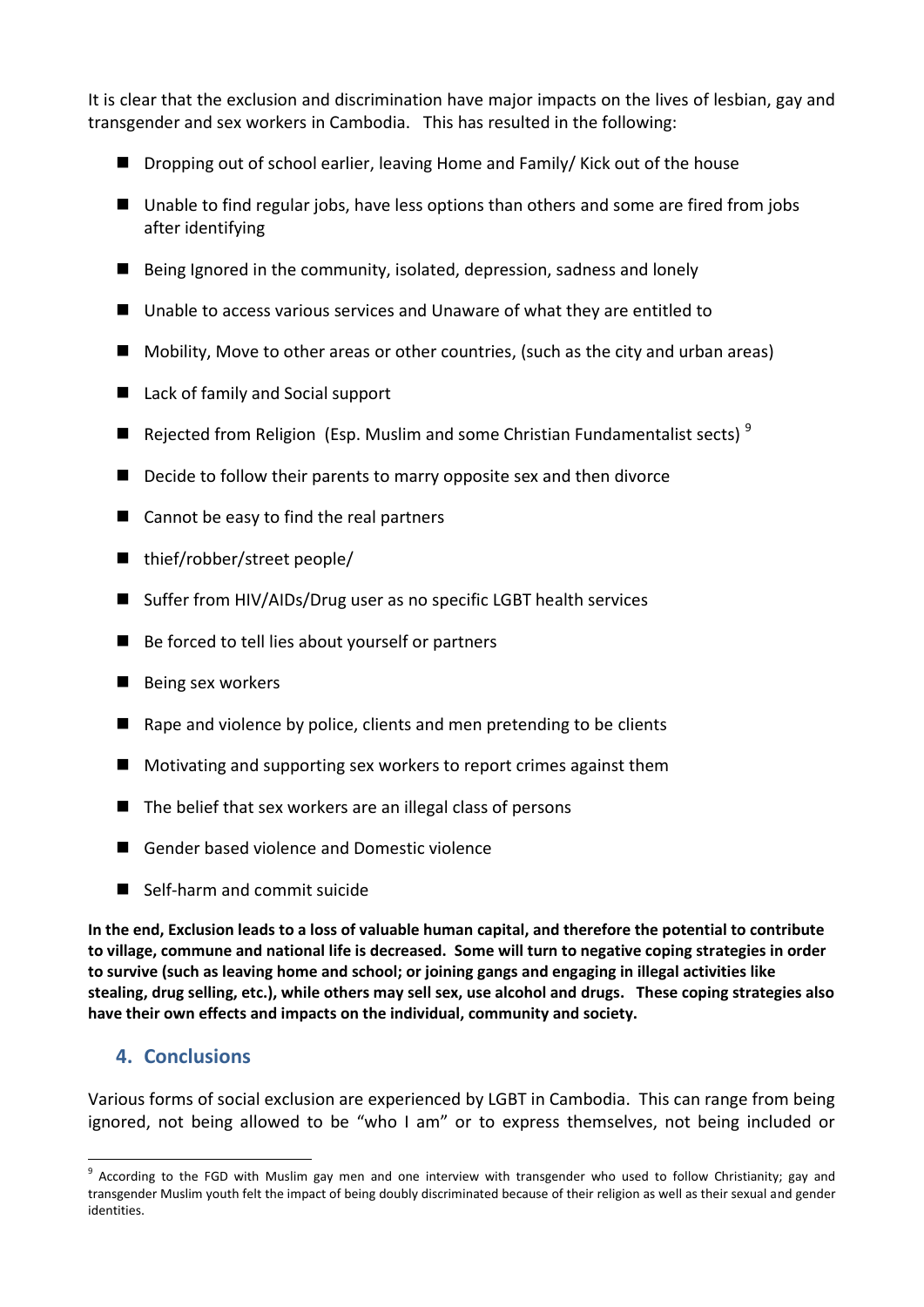recognized in the community activities and processes, to being insulted, attacked, and more severe forms of both domestic as well as gender-based violence

Social Exclusion on the basis of gender identity and sexual orientation is complex and may not be readily acknowledged by authorities. Other factors that influence exclusion are poverty, illiteracy, lack of awareness about social protection mechanisms and how these can be accessed, some religious practices, cultural as well as religious norms about males and females, husbands and wives, and the composition of families, and type of occupation (such as sex work); however it is a major cross-cutting feature that cannot be disregarded. Many LGBT are mobile and even while living together with a partner in a stable relationship, they are not officially and legally recognized as partners, a husband-wife team, a couple, or as a family.

Discrimination, Exclusion and Stigma have major impacts on lives of people who are openly LGBT; the Traditional safety net—the family, becomes an oppressor so LGBT turn to friends more often for support during critical shocks.

Male to Female Transgender in appearance (and behavior) seem more likely to be discriminated compared to lesbians and gays, with higher proportions reporting exclusion from schooling, education, certain types of work or jobs, to being subject to more police harassment and arbitrary arrest and detention, association with having HIV). They are frequently pre-judged as "criminals", "gang members", "thieves" or "drug users".

LGBT can be included in community social protection activities and access to Health Equity Fund (HEF), but they have to be accepted within the community and the village, and exert extra effort, talk to authorities and negotiate, to demand for what is due to them. Others who are ignored or excluded from the start may not even be aware of their rights and entitlements in the village. Some authorities are flexible and find ways to allow inclusion (i.e. recording information on family books as "sisters", "twins" for same-sex partners who live together) but this seems to be dependent on whether the partners are well known and established in the community. Thus, there are gaps in social policy, such as lack of recognition of same-sex partnerships as "households" and "families", even if these same-sex partners have raised children and are performing as a family unit. Policies to support social protection are "blind" with regards to these types of family arrangements, though it is clear that the policy does not prohibit or discriminate such arrangements.

#### **5. Recommendation**

- Policy Makers should consider Sexual Orientation and Gender Identity as cross-cutting factors that can consciously or unconsciously influence participation, delivery of social services, access to education, work opportunities and access to justice. Suitable references for this include the Yogyakarta Principles as well as recent UN publications, "Born Free and Equal".
- Local authorities, policy makers, schools and family need more education on accepting gender-variant children, and in treating people of different sexuality and gender identity equally, and in applying policies and programs in a "friendly" manner, rather than being hostile
- Possible Violations of Human Rights as well as Child Rights may need to be investigated The Rights to Education, Work, Health, Earning a Decent Living, Social Security, Selfexpression, and Participation in community life